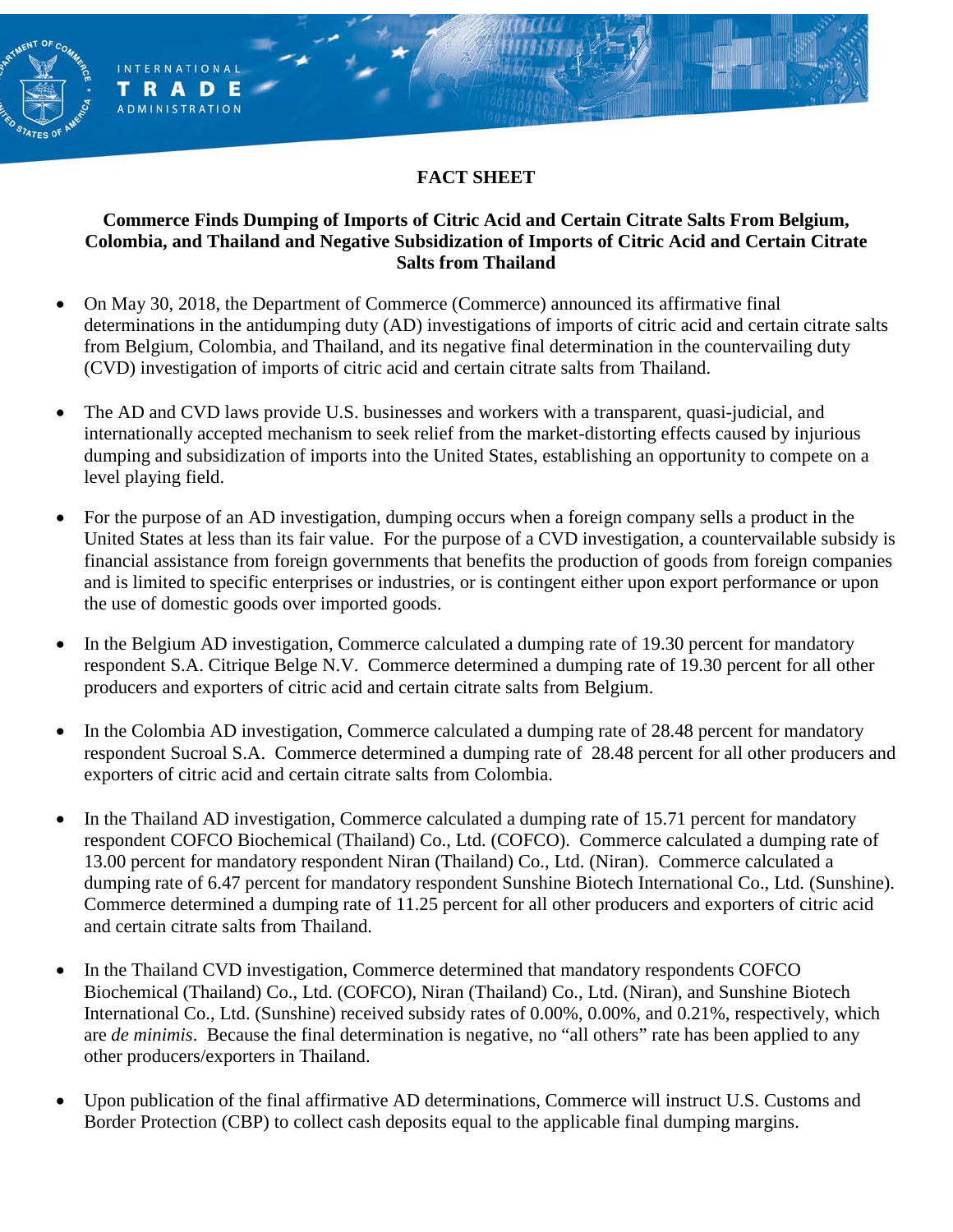- As a result of the negative final CVD determination, Commerce will not instruct U.S. Customs and Border Protection (CBP) to require cash deposits based on the final rates.
- The petitioners are Archer Daniels Midland Company (IL), Cargill, Incorporated (MN), and Tate & Lyle Ingredients Americas LLC (IL).
- The scope of these investigations covers all grades and granulation sizes of citric acid, sodium citrate, and potassium citrate in their unblended forms, whether dry or in solution, and regardless of packaging type. The scope also includes blends of citric acid, sodium citrate, and potassium citrate; as well as blends with other ingredients, such as sugar, where the unblended form(s) of citric acid, sodium citrate, and potassium citrate constitute 40 percent or more, by weight, of the blend.

The scope also includes all forms of crude calcium citrate, including dicalcium citrate monohydrate, and tricalcium citrate tetrahydrate, which are intermediate products in the production of citric acid, sodium citrate, and potassium citrate.

The scope includes the hydrous and anhydrous forms of citric acid, the dihydrate and anhydrous forms of sodium citrate, otherwise known as citric acid sodium salt, and the monohydrate and monopotassium forms of potassium citrate. Sodium citrate also includes both trisodium citrate and monosodium citrate which are also known as citric acid trisodium salt and citric acid monosodium salt, respectively.

The scope does not include calcium citrate that satisfies the standards set forth in the United States Pharmacopeia and has been mixed with a functional excipient, such as dextrose or starch, where the excipient constitutes at least 2 percent, by weight, of the product.

Citric acid and sodium citrate are classifiable under 2918.14.0000 and 2918.15.1000 of the Harmonized Tariff Schedule of the United States (HTSUS), respectively. Potassium citrate and crude calcium citrate are classifiable under 2918.15.5000 and, if included in a mixture or blend, 3824.99.9295 of the HTSUS. Blends that include citric acid, sodium citrate, and potassium citrate are classifiable under 3824.99.9295 of the HTSUS. Although the HTSUS subheadings are provided for convenience and customs purposes, the written description of the merchandise is dispositive.

- In 2017, imports of citric acid and certain citrate salts from Belgium, Colombia, and Thailand were valued at an estimated \$9.4 million, \$17.6 million, and \$73.2 million, respectively.
- The Final Decision Memoranda are on file electronically via Enforcement and Compliance's Antidumping and Countervailing Duty Centralized Electronic Service System (ACCESS). ACCESS is available to registered users at *https://access.trade.gov*, and to all parties in the Central Records Unit, Room B8024 of the main Department of Commerce building. Please refer to case numbers: Belgium A-423-813, Colombia A-301-803, and Thailand A-549-833 and C-549-834.

## **NEXT STEPS**

- The ITC is scheduled to make its final determinations on or about July 6, 2018.
- If the ITC makes affirmative final determinations that imports of citric acid and certain citrate salts from Belgium, Colombia, and/or Thailand materially injure, or threaten material injury to, the domestic industry, Commerce will issue AD orders. If the ITC makes negative determinations of injury, the investigations will be terminated.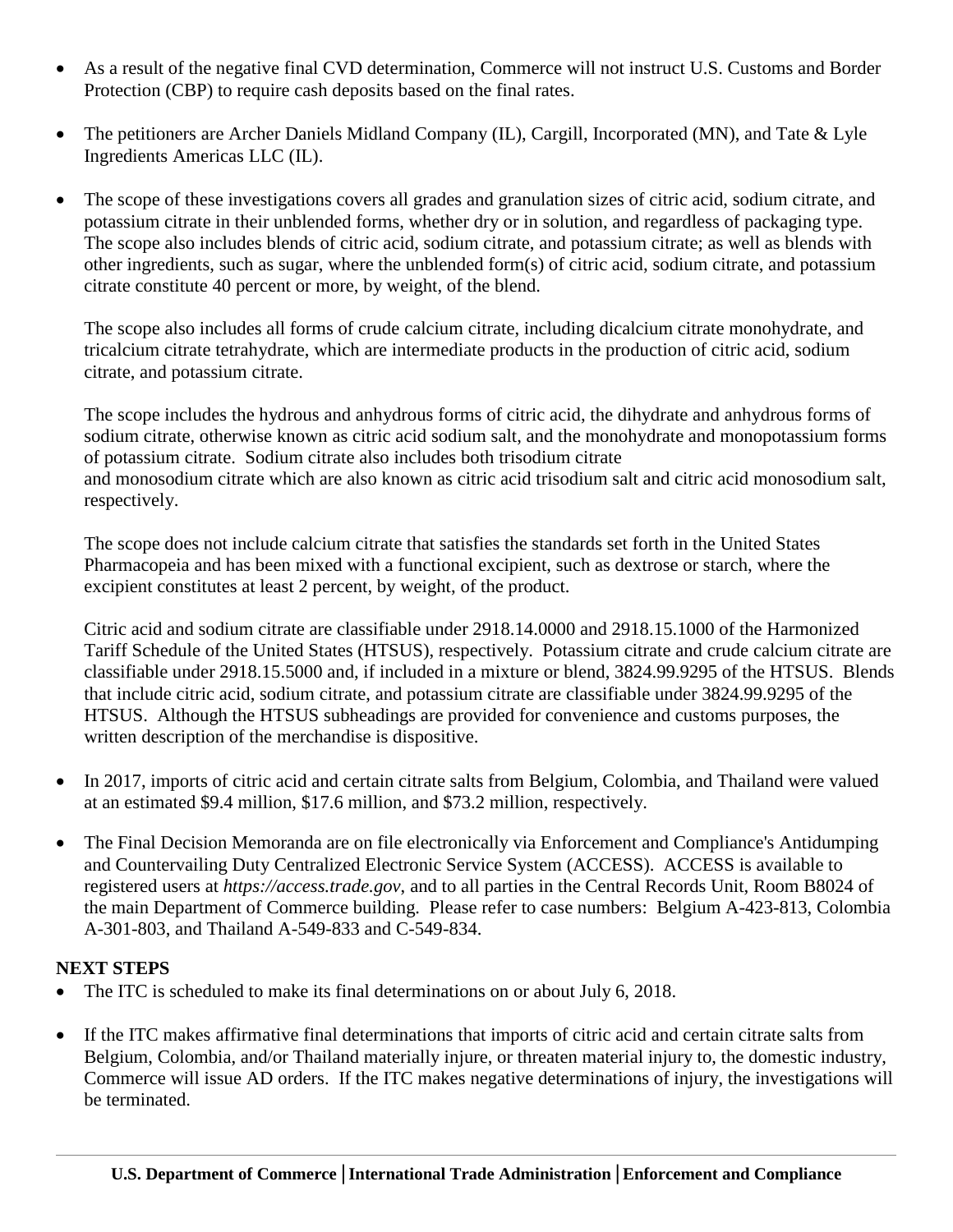#### **FINAL DUMPING MARGINS:**

| <b>COUNTRY</b> | <b>EXPORTER/PRODUCER</b> | <b>DUMPING RATES</b> |
|----------------|--------------------------|----------------------|
| <b>Belgium</b> | S.A. Citrique Belge N.V. | 19.30%               |
|                | <b>All Others</b>        | 19.30%               |

| <b>COUNTRY</b> | <b>EXPORTER/PRODUCER</b> | <b>DUMPING RATES</b> |
|----------------|--------------------------|----------------------|
| Colombia       | <b>Sucroal S.A.</b>      | 28.48 %              |
|                | <b>All Others</b>        | 28.48 %              |

| <b>COUNTRY</b>  | <b>EXPORTER/PRODUCER</b>                                      | <b>DUMPING RATES</b> |
|-----------------|---------------------------------------------------------------|----------------------|
| <b>Thailand</b> | COFCO Biochemical (Thailand) Co., Ltd.<br>(COFCO)             | 15.71 %              |
|                 | Niran (Thailand) Co., Ltd. (Niran)                            | 13.00 %              |
|                 | <b>Sunshine Biotech International Co., Ltd.</b><br>(Sunshine) | 6.47%                |
|                 | <b>All Others</b>                                             | $11.25 \%$           |

## **FINAL SUBSIDY RATES:**

| <b>COUNTRY</b>  | <b>PRODUCER/EXPORTER</b>                                   | <b>SUBSIDY</b><br><b>RATE</b> |
|-----------------|------------------------------------------------------------|-------------------------------|
|                 | COFCO Biochemical (Thailand) Co., Ltd. (COFCO)             | $0.00\%$                      |
| <b>Thailand</b> | Niran (Thailand) Co., Ltd. (Niran)                         | $0.00\%$                      |
|                 | <b>Sunshine Biotech International Co., Ltd. (Sunshine)</b> | 0.21%                         |

\* *de minimis* = less than 1% for developed countries, less than 2% for developing countries.